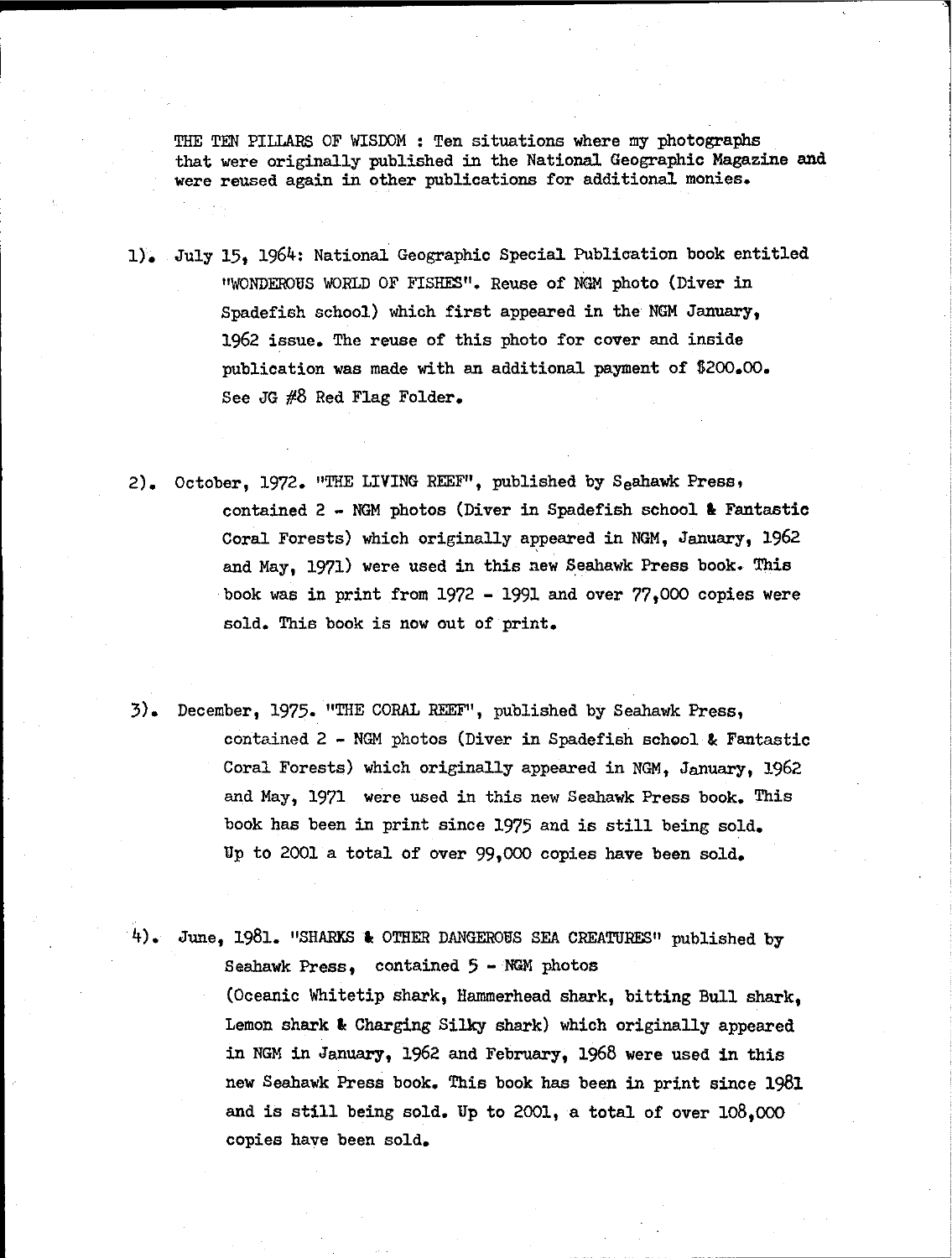- 5J. \_September, 1986. "BENEATH TROPIC SEAS" (9 X 12" edition), published by Seahawk Press, contained 3 - NGM photos (Oceanic Whitetip shark, Hammerhead shark & Diver in Spadefish school) which originally appeared in NGM, January, 1962 & February, 1968, have been used in this new Seahawk Press book. This book was in print from  $1986 - 1992$  and over 20,000 copies were sold. This book is now out of print.
- 6). May, 1987. "BENEATH TROPIC SEAS", published by Seahawk Press, contained 3 - NOM photos (Oceanic Whitetip shark, Hammerhead shark &: Diver in Spadefish sohool) whioh originally appeared in NGM, January, 1962 & February, 1968, have been used in this new Seahawk Press book. This book has been in print since 1987 and is still being sold. Up to 2001 <sup>a</sup> total of over 82.000 copies have been sold
- 7) , 1978. "MURMURS IN SPACE", (the book), Published by Random house. In 1977, I was initially contacted by a member of Carl Sagan's staff, for my permission to allow them to publish one of my NGM photos of May, 1971 in a forthcoming Random House book concerning the Voyager interstellar Record Project. Apparently, my photo was one of many that were incorporated into a record that was shot into space. Since they declined to offer me any meaningful payment for this use, no permission was granted by me. The book was published in 1978 and on page 81 there is a black space where my photograph (#78) was to be used. On page 109 of this book, the photo caption information reads as follows:

"78. Diver and Fish (unfortunately we were 'Ilnable- to reach a satisfactory arrangemeht with the photographer to include this picture in this book. It was chosen to add more information on the undersea enviroment.")

See "MUrmers in Space" (book) paper-work, 3 - pages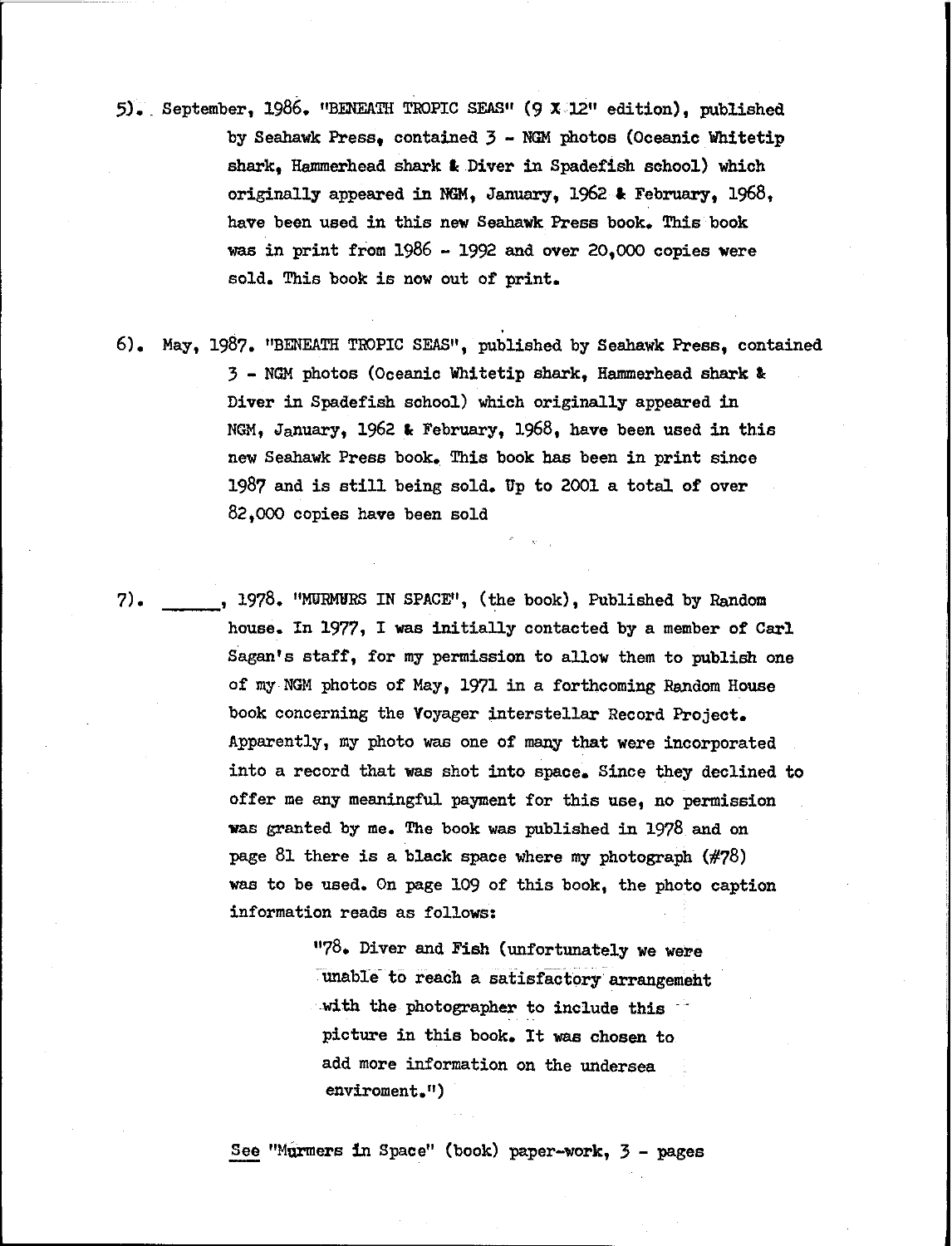8)~ May, 1992. "MlJRMERS IN SFACE", (the CD-roM). Published by Warner New Media. A CD-ROM project to honor the 15th year Anniversity of the Launching of Vpyagers 1 **Ie 11.** Warner New Media was interested in re-creating these discs for distribution on "Planet Earth". The royalty payments offered ranged from  $1\phi - 4\phi$ . My deal with Warner New Media was \$1,000.00 advance against a 4¢ a disc royalty. My arrangement with them also called for my copyright photo credit line to be inbedded into the image used. The NGM photo used in this disc was previously published in the NGM, May, 1971 and features a young Michael Greenberg underwater with a Super 8 movie camera. See Warner New Media correspondence (7 pages).

9)~ August, 1993. J WALTER THOMPSON: Advertising Campaign for Citibank in trade publications for a  $1 -$  year period. The photo that they wer interested in using originally appeared in NGM, April, 1990. The arrangement that I made with them was a flat fee of \$9,800.00 for the use of this photo for a one year period. There was also a mandatory **••pyright** photo credit built into this contract. See J Walter Thompson correspondence  $(4 - \text{pages})$ 

10). May, 2001. BOY'S LIFE Magazine used  $4$  pages of photographs that originally appeared in the NGM April, 1990 issue. Fee paid by Boy's Life for this limited use was \$3,500.00 with a mandatory copyright photo credit built into this contract.

See Boy's Life correspondence  $(3 - \text{pages})$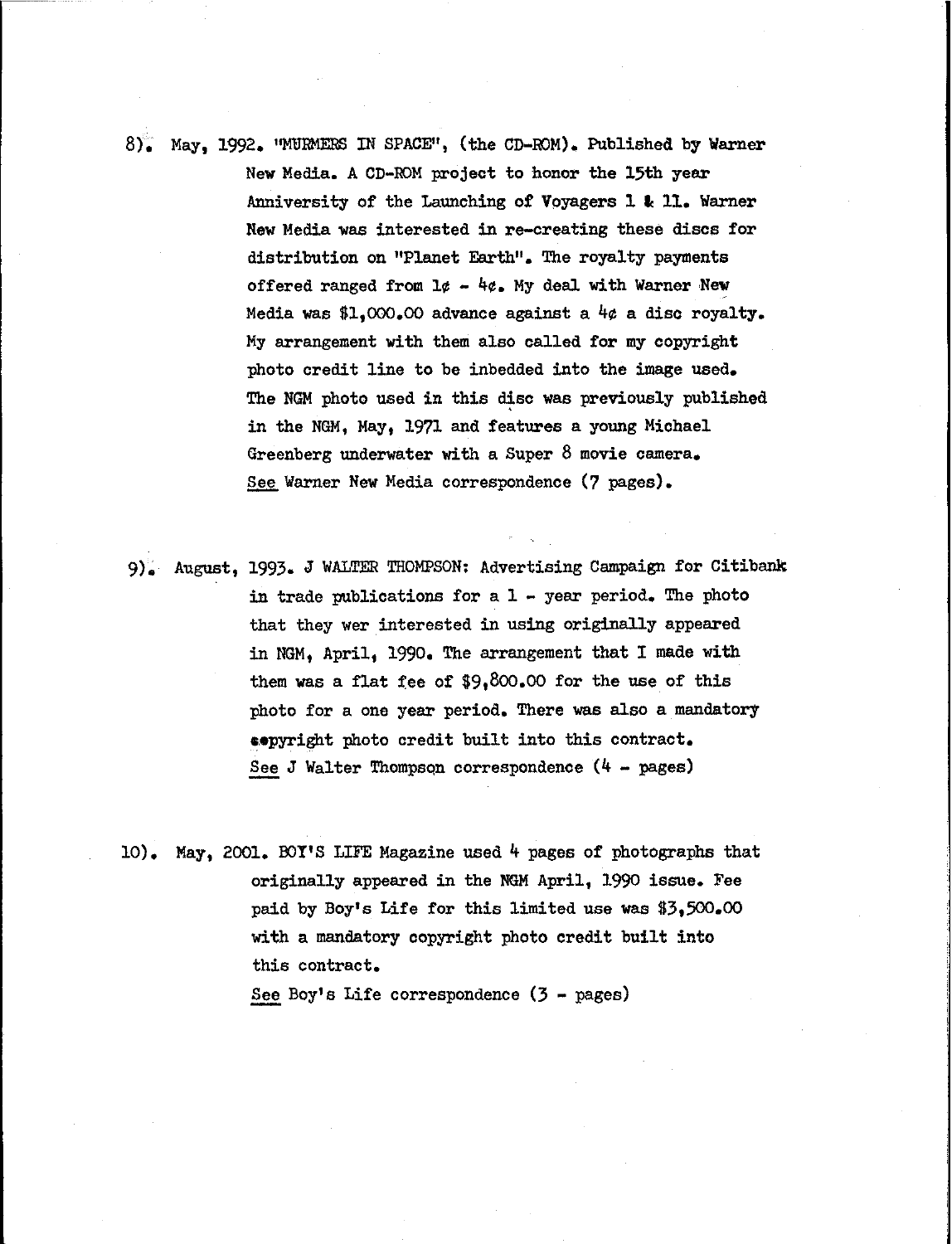|  | <b>PHOIO</b> |
|--|--------------|
|  | ITEM         |

- $#25$ PAGE 83: LAVENDER BRANCHES OF A SEA FAN
- $#26$ PAGE 83: GORGONIAN POLYPS
- $#27$ PAGE 83: GRAY LETTUCE CORAL
- $#28$ PAGE 83: GAPING TUBE SPONGES
- 井 29 PAGE 84: STAR CORAL
- #30 PAGES 84-85: SPIRAL-SHAPED FEATHER-DUSTER
- # 31 PAGE 85: RIDING A SNIPPET OF STINGING CORAL
- PAGES 86-87: FIERCE MORAY EEL  $#32$
- #33 PAGE 89: FALSE EYES AND LOOK-ALIKE ENDS

| NATIONAL GEOGRAPHIC MAGAZINE: FEBRUARY, 1968 |                                         |  |
|----------------------------------------------|-----------------------------------------|--|
| PHOTO                                        | GEOGRAPHIC CAPTION                      |  |
| 井 34                                         | COVER: SINISTER MAN-EATER               |  |
| <b>#35</b>                                   | PAGES 222-223: BARING RAZOR-SHARP TEETH |  |
| 井36                                          | PAGES 226-227: $I$ ESTING THE VISION    |  |
| #37                                          | PAGE 227: $\mu$ ITH A BLINK             |  |
| 井38                                          | РАGE 227: ШІТНА ВІЛІК                   |  |
| 井39                                          | PAGE 227: How SENSITIVE IS A SHARK      |  |
| #40                                          | PAGE 238: RAVENOUS SILKY SHARK          |  |
| 井り                                           | PAGES 240-241: DECENDING INTO THE BLUE  |  |
| #42                                          | PAGE 251: POWER OF A SHARK'S BITE       |  |
| 井43                                          | $PAGE$ 225: As IF OBLIVIOUS TO HUMAN    |  |
| 井44                                          | PAGES 256-257: ESCORTED BY PILOTFISH    |  |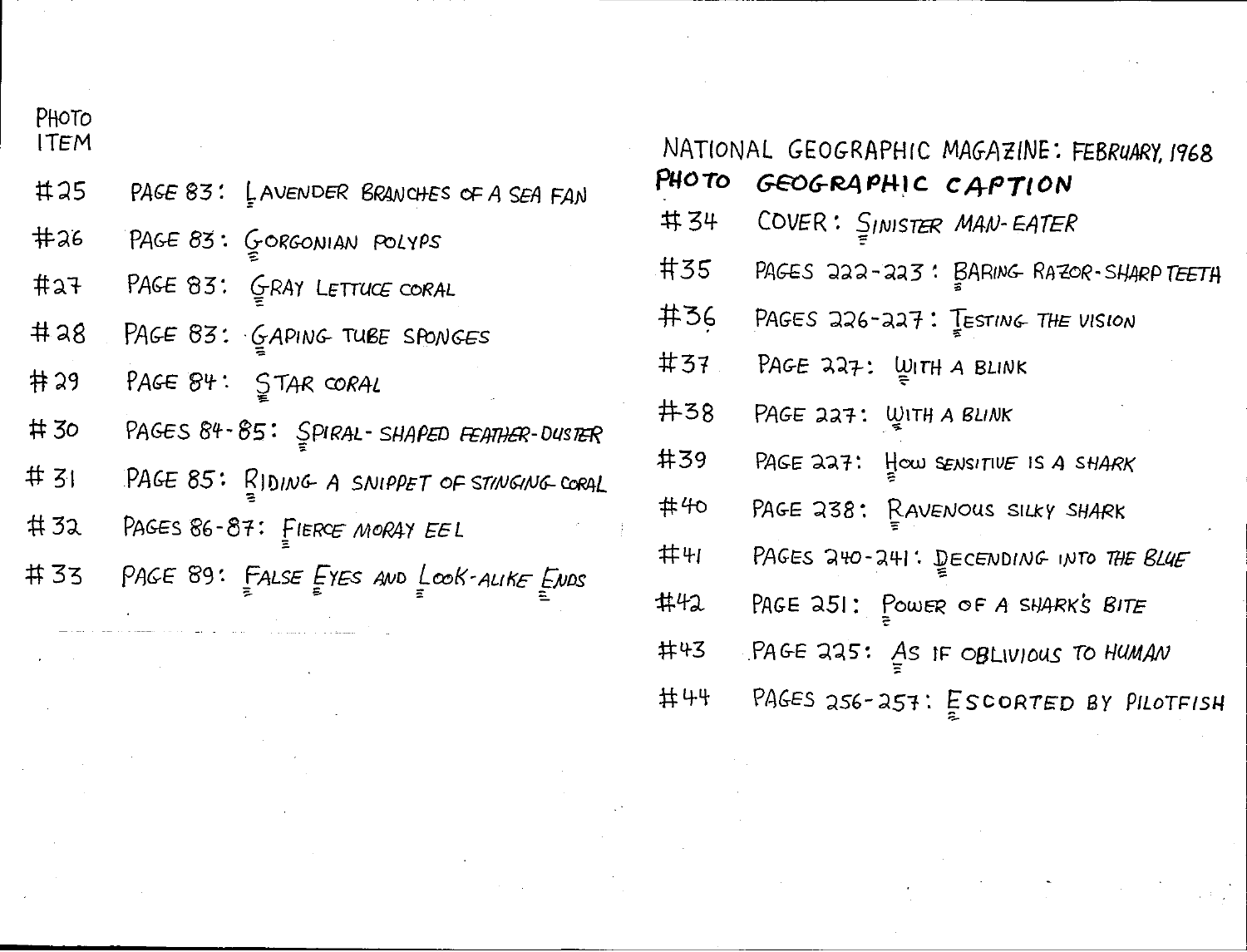|     | NATIONAL GEOGRAPHIC MAGAZINE: MAY, 1971                |            | NATIONAL GEOGR                                         |
|-----|--------------------------------------------------------|------------|--------------------------------------------------------|
| #45 | PAGES 678-679: SUBMARINE SHOWCASE                      | #53        | PAGE II                                                |
| #46 | PAGE 677: EVEN AFTER HOURS OF PLUMBING                 | 井 54       | PAGE IL                                                |
| #47 | PAGE 681: FANTASTIC CORAL FORESTS                      | #55        | PAGES 1                                                |
| #48 | PAGES 680-681: FANTASTIC CORAL FORESTS                 | #56        | PAGES I                                                |
| 井49 | PAGE 682: EYES RIVET ON JUNGLE-LIKE BUSH               | #57        | PAGE 12                                                |
| #50 | PAGE $682$ : $Q_N$ our DAILY RUN TO $\leq$ T. $Q$ ROIX | 井58        | PAGES I                                                |
| #51 | PAGES 682-683: MIKE FRAMES A YELLOWTAIL                | 井59        | PAGES I                                                |
| #52 | PAGES 674, 675 + 676: GATE-FOLD                        | #60        | PAGE 15                                                |
|     |                                                        | — <i>1</i> | $\mathbf{D} \wedge \mathbf{C} = \mathbf{I} \mathbf{C}$ |

 $\label{eq:2.1} \begin{split} \mathcal{L}_{\text{max}}(\mathcal{L}_{\text{max}}) = \mathcal{L}_{\text{max}}(\mathcal{L}_{\text{max}}) \mathcal{L}_{\text{max}}(\mathcal{L}_{\text{max}}) \mathcal{L}_{\text{max}}(\mathcal{L}_{\text{max}}) \mathcal{L}_{\text{max}}(\mathcal{L}_{\text{max}}) \mathcal{L}_{\text{max}}(\mathcal{L}_{\text{max}}) \mathcal{L}_{\text{max}}(\mathcal{L}_{\text{max}}) \mathcal{L}_{\text{max}}(\mathcal{L}_{\text{max}}) \mathcal{L}_{\text{max}}(\mathcal{L}_{\text{max$ 

| NATIONAL GEOGRAPHIC MAGAZINE: MAY, 1971 |                                            |            | NATIONAL GEOGRAPHIC MAGAZINE: JULY, 1990 |
|-----------------------------------------|--------------------------------------------|------------|------------------------------------------|
| #45                                     | PAGES 678-679: SUBMARINE SHOWCASE          | #53        | PAGE II4: IN A TROUBLED UNDERWATER WORLD |
| #46                                     | PAGE 677: EVEN AFTER HOURS OF PLUMBING     | #54        | PAGE 115: FOULED WATERS AND THOUGHTLESS  |
| #47                                     | PAGE 681: FANTASTIC CORAL FORESTS          | #55        | PAGES 118-120: 1960; A WONDROUS REALM    |
| #48                                     | PAGES 680-681: FANTASTIC CORAL FORESTS     | #56        | PAGES 118-120; 1989; IN THE SAME REGION  |
| #49                                     | PAGE 682: EYES RIVET ON JUNGLE-LIKE BUSH   | #57        | PAGE 120: TO COMPARE SUCH AREAS          |
| #50                                     | PAGE 682: $Q_N$ our DAILY RUN TO ST. CROIX | 井58        | PAGES 121, 122-123: 1983, DEATH CAN BE   |
| #51                                     | PAGES 682-683: MIKE FRAMES A YELLOW TAIL   | #59        | PAGES 121, 122-123: 1989, DEATH CAN BE   |
| 井52                                     | PAGES $674, 675 + 676: 6775 - 5020$        | #60        | PAGE 126; BOATERS WHO RAN AGROUND        |
|                                         |                                            | <b>#61</b> | PAGE 126: DIVER'S REST STOP THAT APPEARS |
|                                         |                                            | #62        | PAGE 127: CONORING THE RULES AGAINST     |
|                                         |                                            | $\#63$     | PAGE 130: THE RUDDY GLOW OF ITS BRANCHES |
|                                         |                                            | 井 64       | PAGE 132: SMALL BY FEISTY.               |
|                                         |                                            | #65        | PAGE 132: IN DEFENSE, A "CHIMNEY"        |
|                                         |                                            | #66        | ON ASSIGNMENT: FRED'S OTHER DESCENT      |
|                                         |                                            |            |                                          |
|                                         |                                            |            |                                          |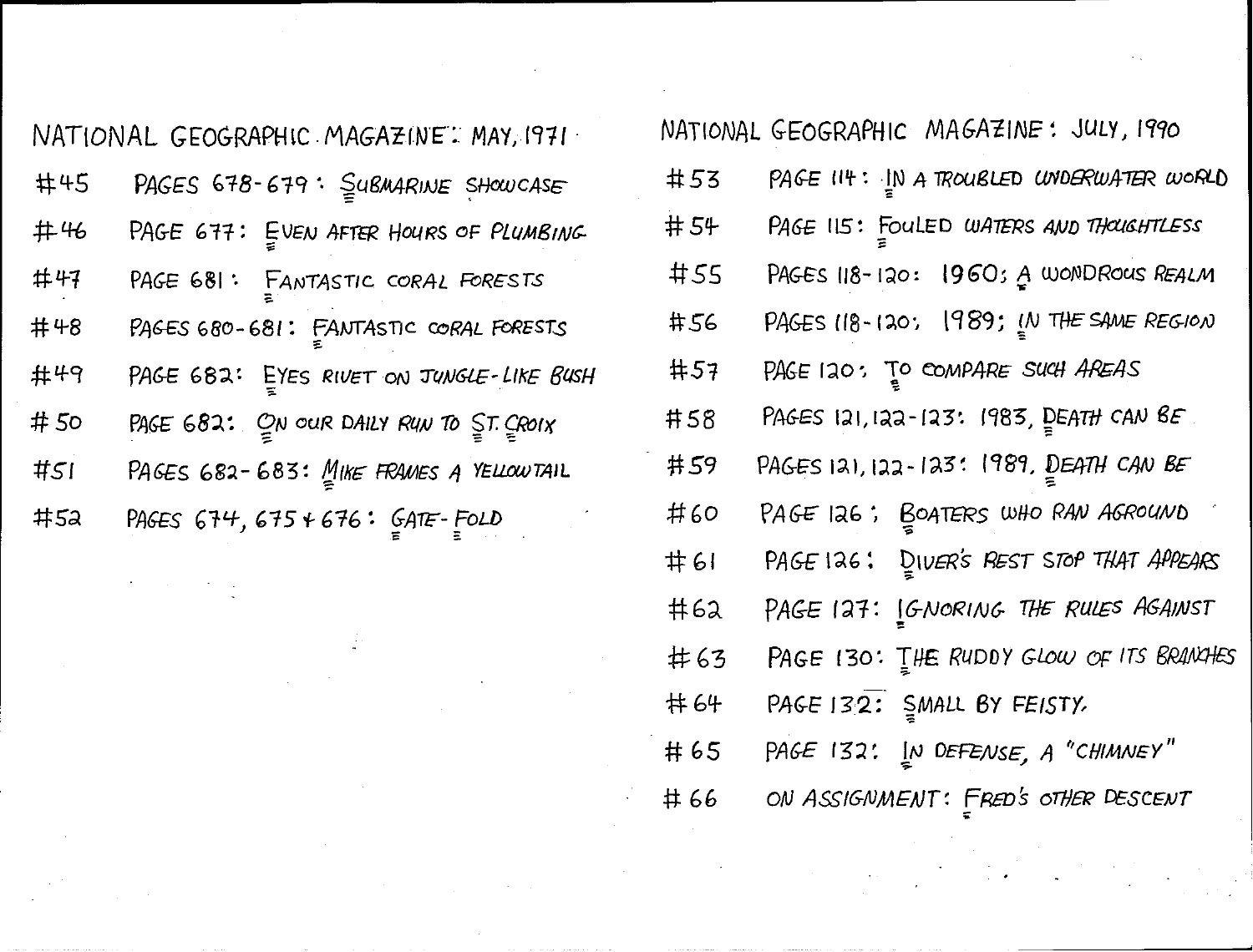NATIONAL GEOGRAPHIC MAGAZINE: JUNE, 1967 PAGE 870: FILEFISH AND FRIENDS 井67 SEE JG RED FLAG FOLDER # 20

NATIONAL GEOGRAPHIC MAGAZINE: NOVEMBER, 1963 井68 PAGES 688-689: SAVORY SEA URCHIN SEE JG RED FLAG FOLDER # 12

NATIONAL GEOGRAPHIC MAGAZINE: AUGUST, 1963 井69 PAGES: 260-261: STONE ANTLERS SEE JG RED FLAG FOLDER #13